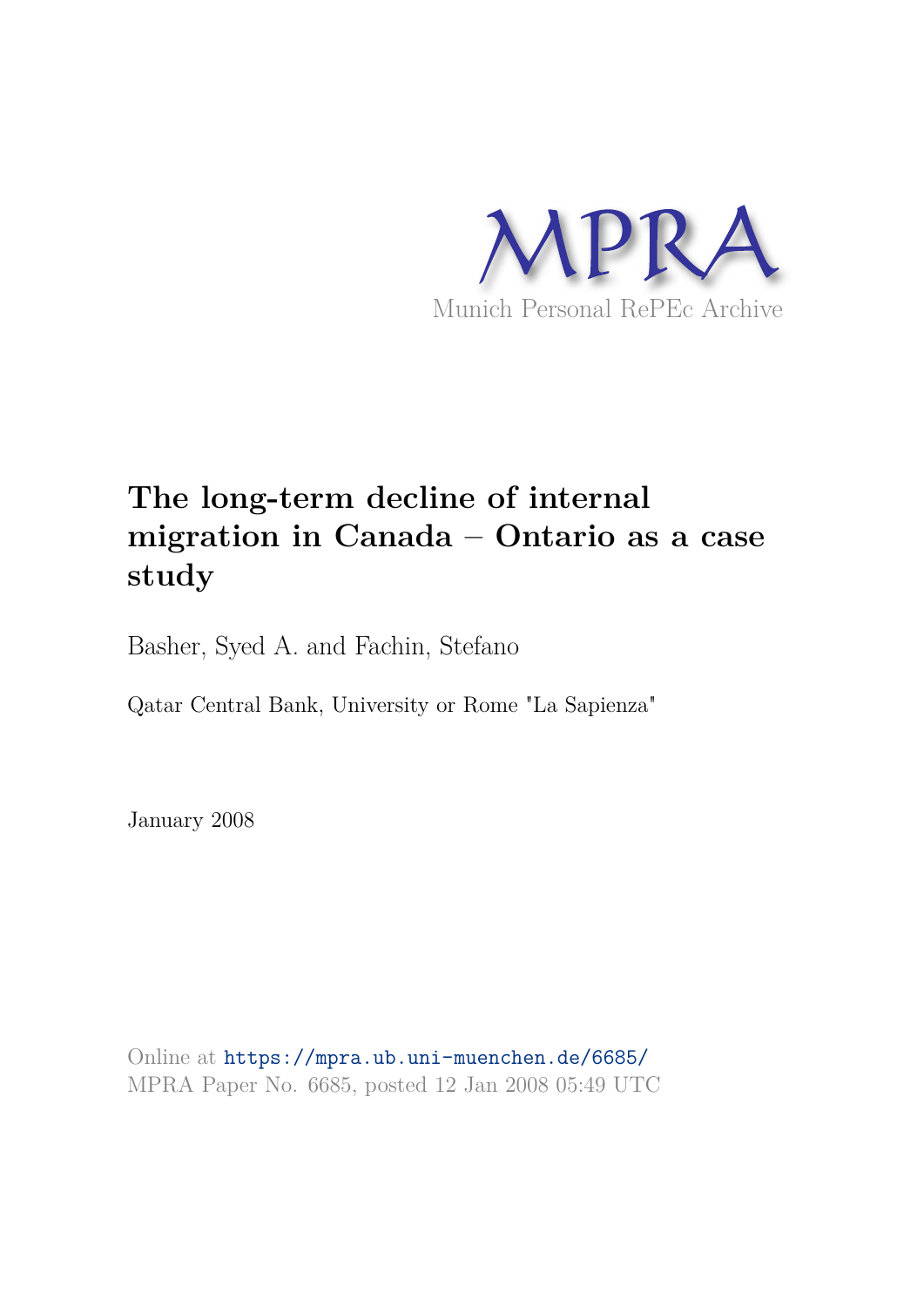# The long-term decline of internal migration in Canada – Ontario as a case study<sup>∗</sup>

Syed A. Basher†

Stefano Fachin‡

Qatar Central Bank

University of Rome 'La Sapienza'

January 9, 2008

#### Abstract

Migration between the Canadian provinces generally followed a declining trend over the period 1971-2004. In this paper, taking Ontario a case study, we seek to explain these patterns using recent panel cointegration methods that are robust to cross-section dependence. Estimation of heterogenous models suggests that the determinants of migration vary across provinces. Overall, unemployment differential and income in the sending province appear to be the most important ones, with income and federal transfer differentials playing only a minor role.

Keywords: Internal migration; panel cointegration; bootstrap; Canada. JEL Classification: C32; C33; R23.

### 1 Introduction

Canada has a long tradition of internal migration stretching from 1950s to the present day. Research over the last four decades on the spatial pattern of migration in Canada brings

<sup>∗</sup>The views expressed here are those of author(s) and do not reflect the official view of the Qatar Central Bank. Fachin gratefully acknowledges financial support from University of Rome 'La Sapienza' and MIUR.

<sup>†</sup>Department of Economic Policies, Qatar Central Bank, P.O. Box 1234, Doha, Qatar. E-mail: bashers@qcb.gov.qa

<sup>&</sup>lt;sup>‡</sup>Corresponding author: Facoltà di Scienze Statistiche–DCNAPS, Box 83, RM 62, Università di Roma 'La Sapienza', P.le A. Moro 5 - 00185 Roma, Italy. Phone: 39-06-49910834; E-mail: s.fachin@caspur.it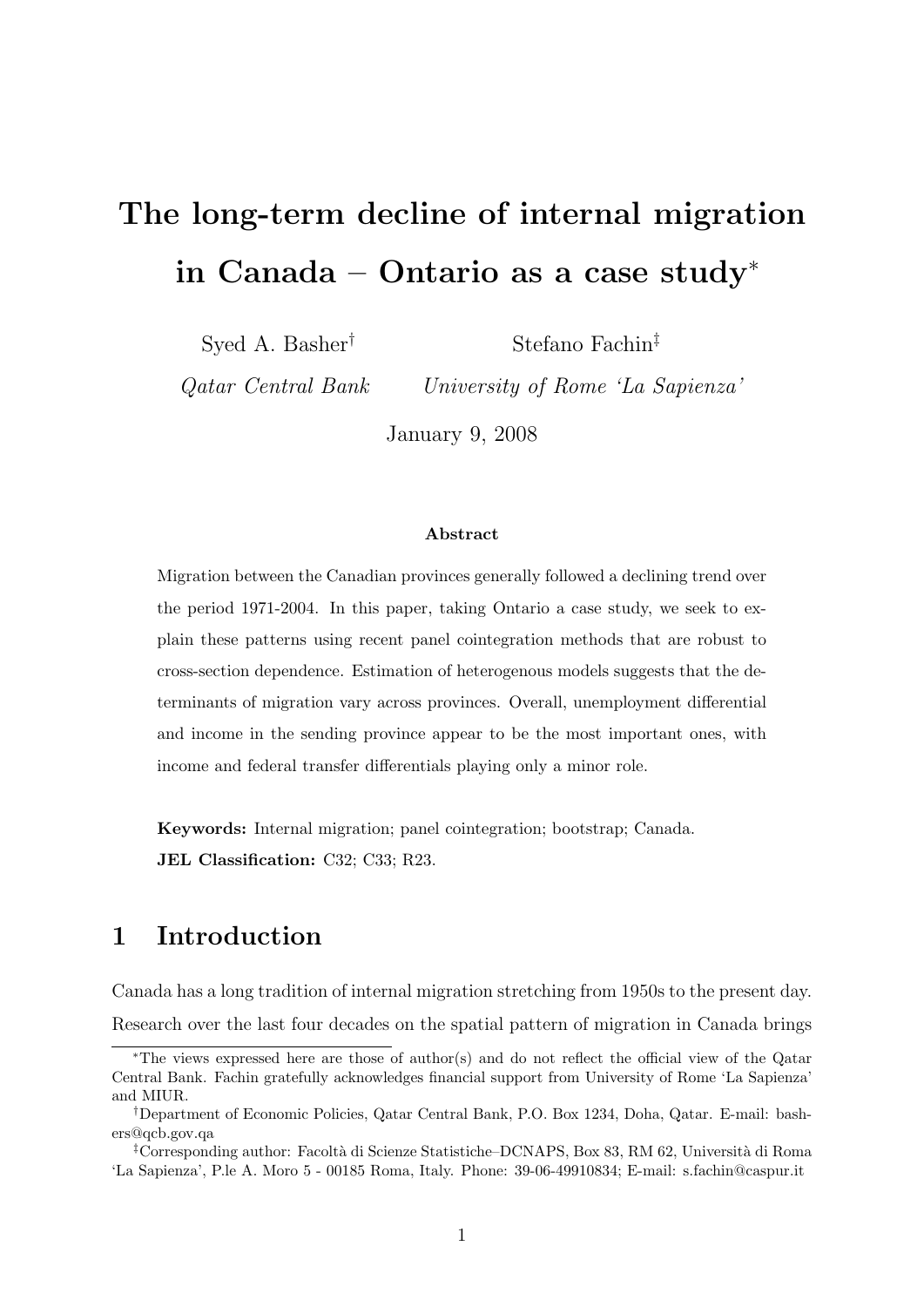out the following stylized facts. Throughout this long period three economically strong provinces–Ontario, British Columbia, and Alberta–have been the principal net gainers from interprovincial migration; whereas the remaining seven economically weak provinces tended to be the consistent net losers through internal migration. Stronger economic growth and better employment opportunities are often taken to be the explanation of the regional pattern of migration between the two sets of provinces.<sup>1</sup> Persistent change in internal population redistribution over the 1951-2001 period has helped Ontario, British Columbia, and Alberta to increase their share of Canadian population by an average of 4.6%, while the average share for the remaining seven provinces decreased by nearly 3.3% (Liaw and Xu, 2005). In the last three decades this trend somehow has slowed down, so that the 1971-2004 averages are respectively 2.8% and -1.2% (see Table 1).

Since the impact of internal migration on the distribution of population across provinces has been substantial<sup>2</sup> it is not surprising that there is by now a fairly substantial literature on interprovincial migration based on both micro and aggregate data.<sup>3</sup>

Although internal migration has been an integral part of Canada's population dynamics, interestingly very little has changed in terms of specific migration flows among the provincial origins and destinations. More than 30 years later we see that the spatial pattern of migration in Canada is very much in line with the observation first made by Stone (1974). In other words, Ontario still is the most favorite destination for out-migrants from Quebec and the four Atlantic<sup>4</sup> provinces. On the other hand, out-migrants from the western provinces (Alberta and British Columbia) mainly choose other western provinces as their most favored destinations. Importantly, there are no large streams originating in either British Columbia or Alberta and ending east of Ontario; whereas Ontario ranked second as a destination for out-migrants from the two westerly provinces. In this respect, Ontario is like a sort of "buffer zone" inhibiting strong flows between the eastern and western regions of Canada (see Stone, 1969, 1974).

Nevertheless, an important observation that, to the best of our knowledge, has been overlooked in the literature is the fact that gross migration flows from both eastern and

<sup>&</sup>lt;sup>1</sup>See, for instance, Table 1 in Liaw and Xu  $(2005)$ .

<sup>&</sup>lt;sup>2</sup>The annual average (between 1971-2004) migration flow from one province to another is approximately 31,279 persons, or 1.17% of the total population (excluding the territories).

<sup>&</sup>lt;sup>3</sup>For review of pre-1975 work see Stone (1974). Day and Winner (1994) extensively cover pre-1995 literature, while Finnie (2004) offers a long list of related work on internal migration.

<sup>4</sup>The four Atlantic provinces, all located east of Ontario, are Newfoundland and Labrador, Prince Edward Island, Nova Scotia, and New Brunswick.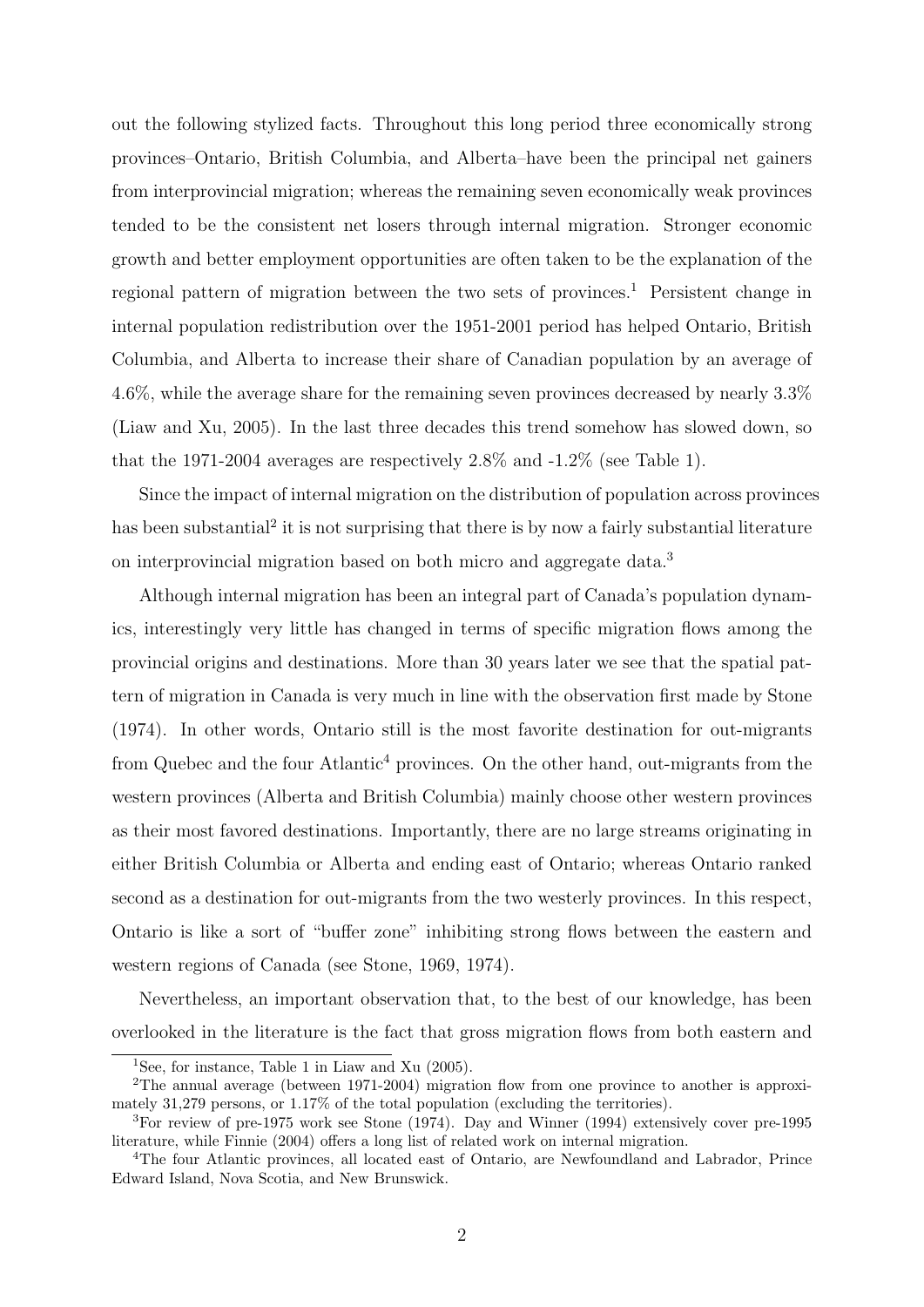western provinces to Ontario have been declining steadily over the years (see Figure 1). Save for British Columbia, the logarithm of gross migration flows to Ontario is mostly trending downward, with only some temporary upward swings around the early 1990s. This is interesting, as Ontario has consistently been one of the most attractive provinces in terms of both income and employment opportunities. What is the cause of the declining trend in migration flows to Ontario from rest of Canada, particularly the eastern provinces? Only the narrowing of income gap and unemployment differentials, or have other factors been at play?

Our goal in this article is to empirically examine the long-run determinants of this decline using a panel of interprovincial migration data from 1971-2004. Obviously, there have been several attempts to explain interprovincial migration pattern using long-span data. Courchene (1970) uses family allowance data over 1952-1967 and observes a positive association between rates of migration flows and ratios of earned income per employed person between Canadian provinces. Vanderkamp (1971) observes a stronger positive association between in-migration and earnings than a negative association between outmigration and earnings for Canadian interprovincial flows during the period 1947-1966. Shaw (1986) finds that fiscal variables (e.g. unemployment insurance) matter more over traditional market variables (e.g. job creation or wages) for Canadian migration during the period of 1956-1981. Day and Winer (2006) use individual tax records to construct in-migration and out-migration data over the period 1974-1996 and find that regional differences in (fiscal) policy variables do not have significant influence on interprovincial migration. Finally, both Day and Winer (2006) and Coulombe (2006) point the importance of structural factors such as regional differences in earnings, employment prospects, and labor productivity as the main drivers of interprovincial migration in Canada.

However, all these empirical studies share a serious methodological weakness: the problem of non-stationarity of the data is never taken into account. In fact, the issue of non-stationarity seems to be largely ignored even in the most recent contributions to the empirical literature on interprovincial migration in Canada (e.g. Day and Winer, 2006; and Coulombe, 2006). Therefore, the objective of this paper is to fill the gap in the literature by applying recent advances in panel data econometrics to examine the long-run determinants of interprovincial migrations in Canada over the period 1971- 2004. Although we focus our attention to the spatial migration patterns in Ontario, our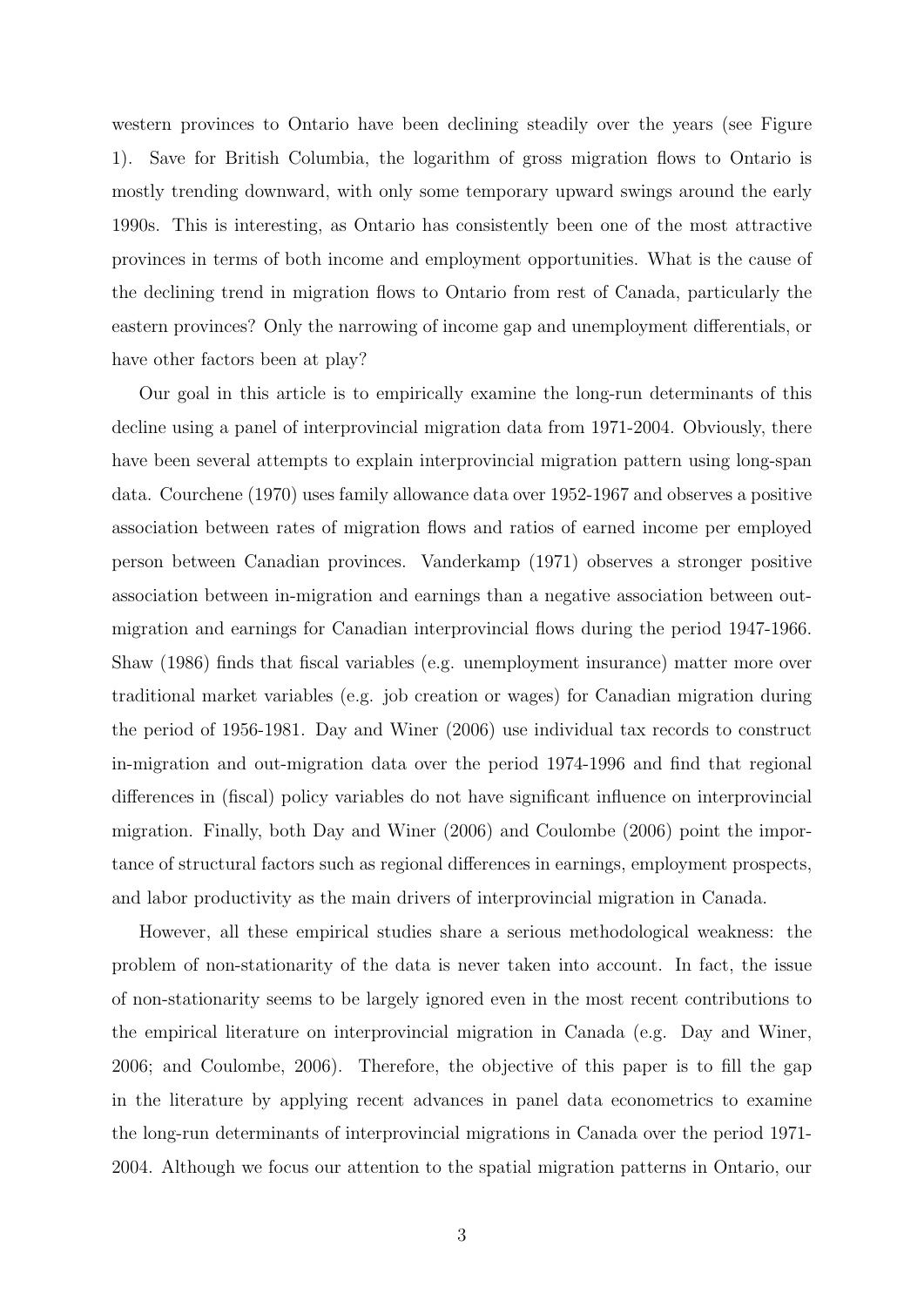framework can clearly be used to study the migration behavior in other provinces.

Our paper is closely related to the strand of literature that examines regional disparity in income across Canadian provinces. As such, convergence in income is likely to reduce the economic motivation for migration, while absence or lack of convergence, on the opposite, is likely to trigger migration from poorer to the richer provinces. Using crosssectional methods Coulombe and Lee (1995) and Coulombe and Day (1999) show that poor provinces tend to grow faster than rich ones in per capita terms during the period 1961-1991. Based on unweighted standard deviation of relative income across Canadian provinces Helliwell (1996) concludes that there was no significant differences in the rate of income convergence between 1926-1960 and 1960-1990. Afxentiou and Serletis (1998) applying cointegration approach are unable to find any support for convergence from 1961 to 1991. By contrast, DeJuan and Tomljanovich (2005) find overwhelming evidence of economic convergence for most part of Canada over the period 1926 to 1996. In particular, they observe very strong convergence evidence particularly in the Atlantic and Plains<sup>5</sup> provinces.

In light of these findings it seems that while complete convergence (equilibrium) for all provinces may not been achieved, there seem to be a rather general consensus on the existence of a process of convergence. The increased efforts by the federal government to establish interprovincial redistribution programs (i.e. equalization payments) may have facilitated such convergence process (e.g. Kaufman et al., 2003; Rodriguez, 2006). Therefore, one could argue that a possible explanation for the steady decline in migration flows into Ontario is the increasing disappearance of regional income disparity within Canada. We agree to this view and incorporate these ideas in our analysis.

The rest of the paper is organized as follows. Section 2 describes data and empirical model. Section 3 briefly reviews the econometric methodology used. Section 4 presents the empirical results. Section 5 concludes. All additional materials are presented in the Appendix.

<sup>5</sup>Manitoba and Saskatchewan.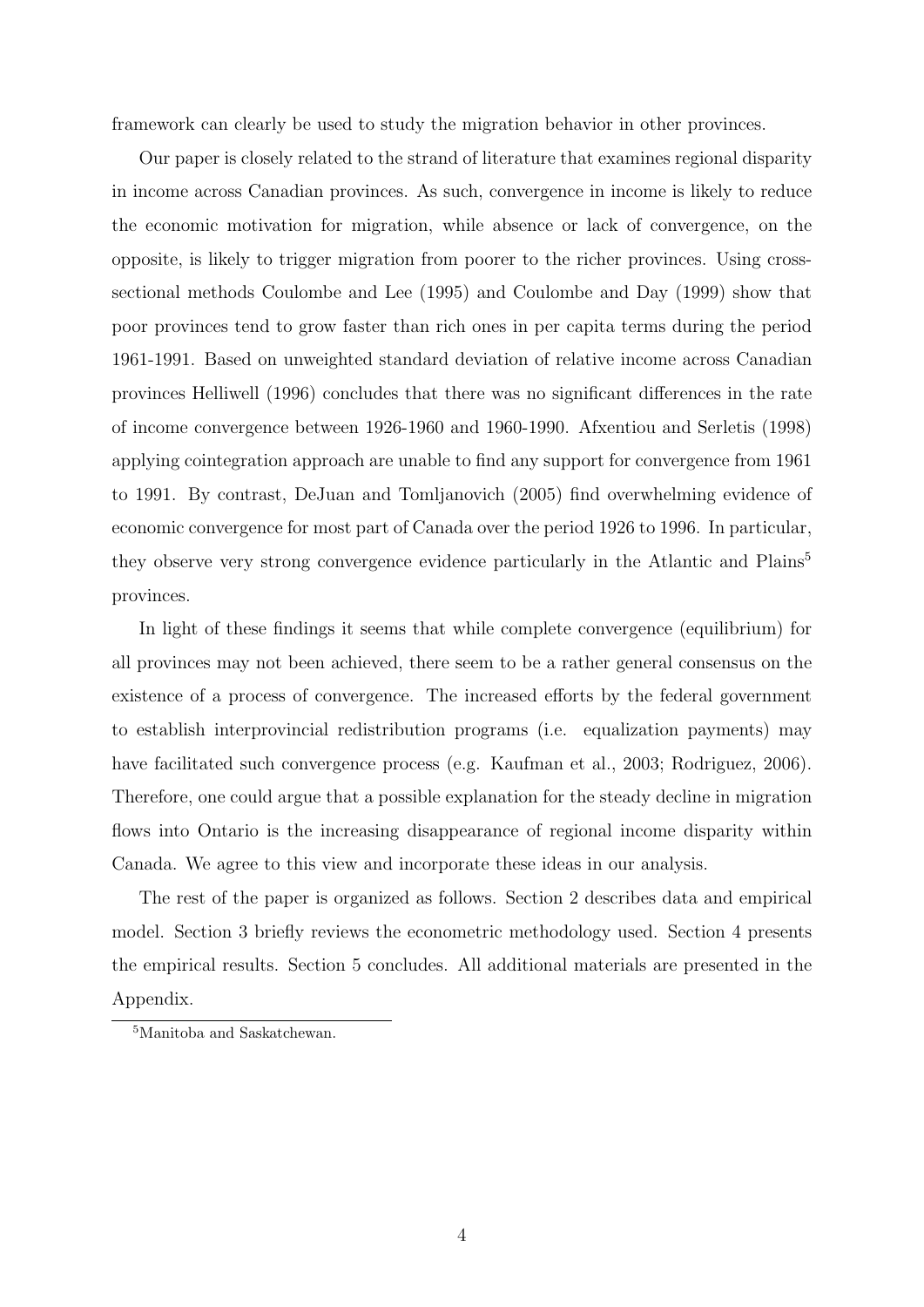### 2 Modeling Internal Migrations: Data and Models

The primary source of our data is Statistics Canada<sup>6</sup>, which records annual migration streams by province of origin and destination. The advantage of using migration data with a defined origin and defined destination is that it will allow us to see how the provinces of origin react to economic fundamentals when choosing Ontario as their favorite destination. In particular, we will be able to ascertain why one region respond to more of a certain kind of attributes than another. The disadvantage is that the data do not come by age or sex group which makes the approach aggregate in nature. However, given our goal to understand the long-run determinants of the declining migration inflows to Ontario, the benefits of using origin-destination migration stream outweigh the costs.

Let us now discuss the variables used in some detail. First of all, the dependent variable. Since our focus is on the destination region, Ontario, we normalize the migration flows with the population in this province. Letting the home area  $h$  and the destination area i,  $m_{ht} = Pop_t^{-1}M_{ht}$ , where  $M_{ht}$  is the total migration flow from h to Ontario and  $Pop<sub>t</sub>$  is the total population in Ontario, at time t.

The explanatory variables are those typically used in previous studies, such as Courchene (1970), Shaw (1986), and Osberg et al. (1994). According to standard models the key determinant of migrations is the expected income differential, which, assuming for simplicity static expectations, is a function of current unemployment and income differentials. To capture the growth in the ability to support the unemployed population we include in the model log income per capita in the home region as well. In both cases we use disposable income, thus taking into account the regional differences in income tax rates. In addition, we have also included per capita federal transfer differentials between origin and destination provinces. Federal transfers, which includes the equalization payment<sup>7</sup> and unemployment benefits, are an important determinant of the so-called "fiscally-induced migration" (e.g. Day and Winer, 2006). Formally, the log differentials between h and Ontario are defined as  $x_{hit}^d = x_{ht} - x_{it}$ ,  $x = y, u, g$ , with the symbols y,  $u$ , and  $q$  indicating log of disposable income per capita, unemployment rate, and federal transfer per capita, respectively, and  $i =$  Ontario.

Finally, we include a measure of migration chain effect. Migrants are known to move

<sup>6</sup>A detailed data source list is provided in Appendix A.

<sup>&</sup>lt;sup>7</sup>The idea behind the equalization program is to provide similar levels of public services among the provinces.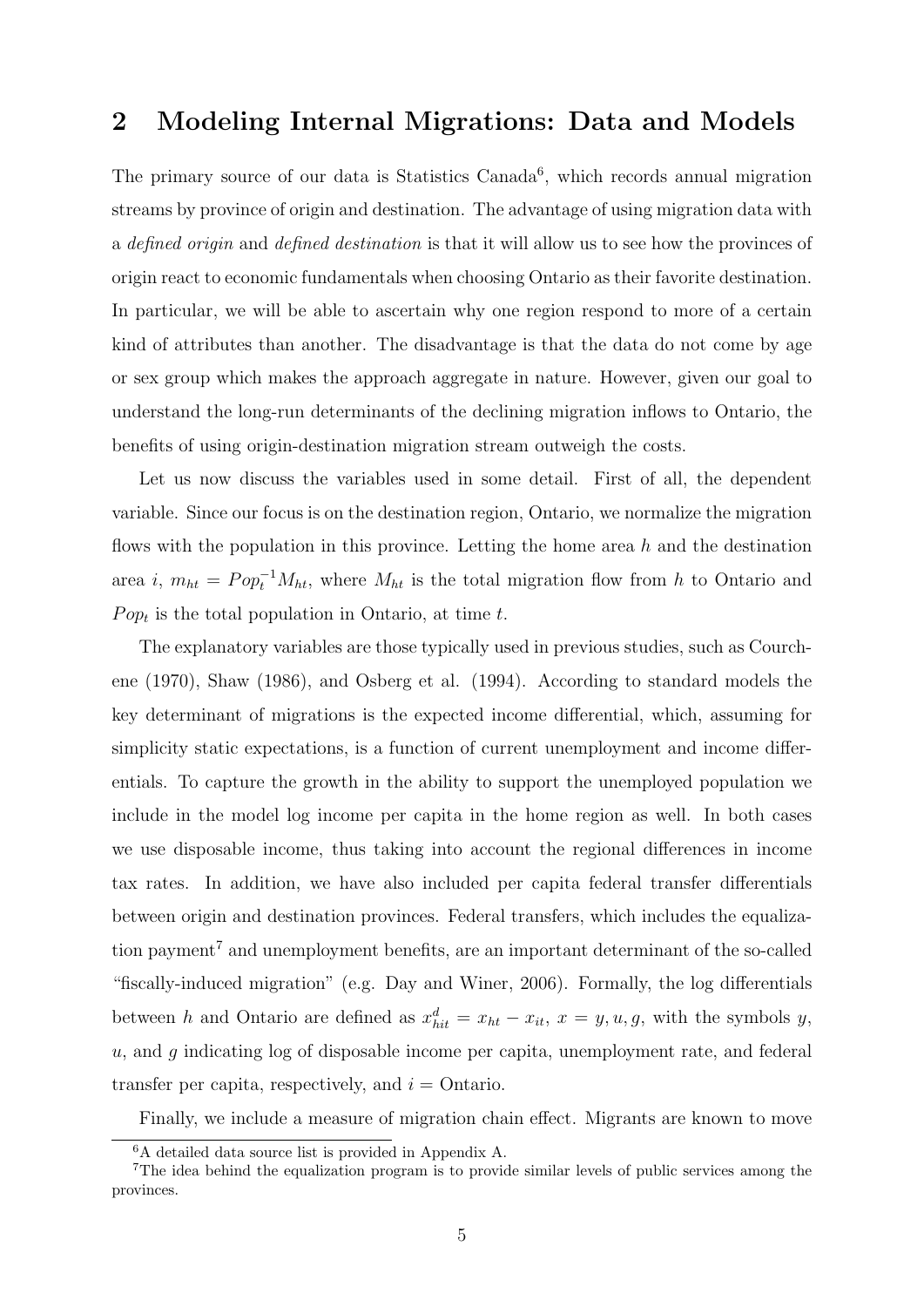with a higher probability to destinations where people from the same area have moved to in the past, as it is easier both to obtain information and to receive material support when settling down.<sup>8</sup> Considering that the probability of accessing information and support is proportional to that of a contact with a past migrant, we define as a measure of the migration chain effect the total migrations from the home area to the destination area over the previous three years<sup>9</sup>, divided by the total population of the home area: more precisely,  $c_{ht} = Pop_{ht}^{-1} \sum_{s=1}^{3} M_{h,t-s}$ .

The starting model for our empirical analysis is then the following:

$$
m_{hit} = \beta_{0h} + \beta_{1h} y_{hit}^d + \beta_{2hi} u_{hit}^d + \beta_{3hi} g_{hit}^d + \beta_{4h} y_{ht} + \beta_{5h} c_{hit} + \varepsilon_{ht}
$$
(1)

where  $h = \text{home} = \text{NL}, \text{PE}, \dots, \text{BC}, i = \text{destination} = \text{ON}, \text{with } h \neq i; t = 1974, \dots, 2004,$ as some initial observations are needed to initialize the migration chain variable.

Anticipating the sign of slope parameters, an increase in  $y^d$ ,  $g^d$ , and y in the home area is likely to reduce the (out) migration flows to Ontario. Therefore, we expect the slope parameters to obey  $\beta_1 < 0$ ,  $\beta_3 < 0$ , and  $\beta_4 < 0$ . While, it is expected that  $\beta_2 > 0$ and  $\beta_5 > 0$  as higher unemployment differentials and higher values of the migration chain variable are expected to foster migration.

### 3 Econometric Methods

Since we are interested in the long-run patterns we need to carry out cointegration analysis, first testing if (1) describes an equilibrium relationship, and, provided this is the case, estimating the values of the coefficients. However, with only 31 time periods, the power of conventional cointegration tests is known to be very low. Fortunately, a solution is readily available: considering each origin-destination pair as a "unit" our dataset is naturally seen as a panel, with the number of units  $N = 9$  and that of time observations  $T = 31$ . We can thus obtain higher power by applying some panel cointegration tests.

By now there exists a burgeoning literature on non-stationary panels suggesting nu-

<sup>&</sup>lt;sup>8</sup>An obvious example is the frequent case of male heads of families migrating alone first, with their wives and children joining them after some time.

<sup>9</sup>Using a longer time span would have in principle been desirable, but it was feasible because of the very short time sample available.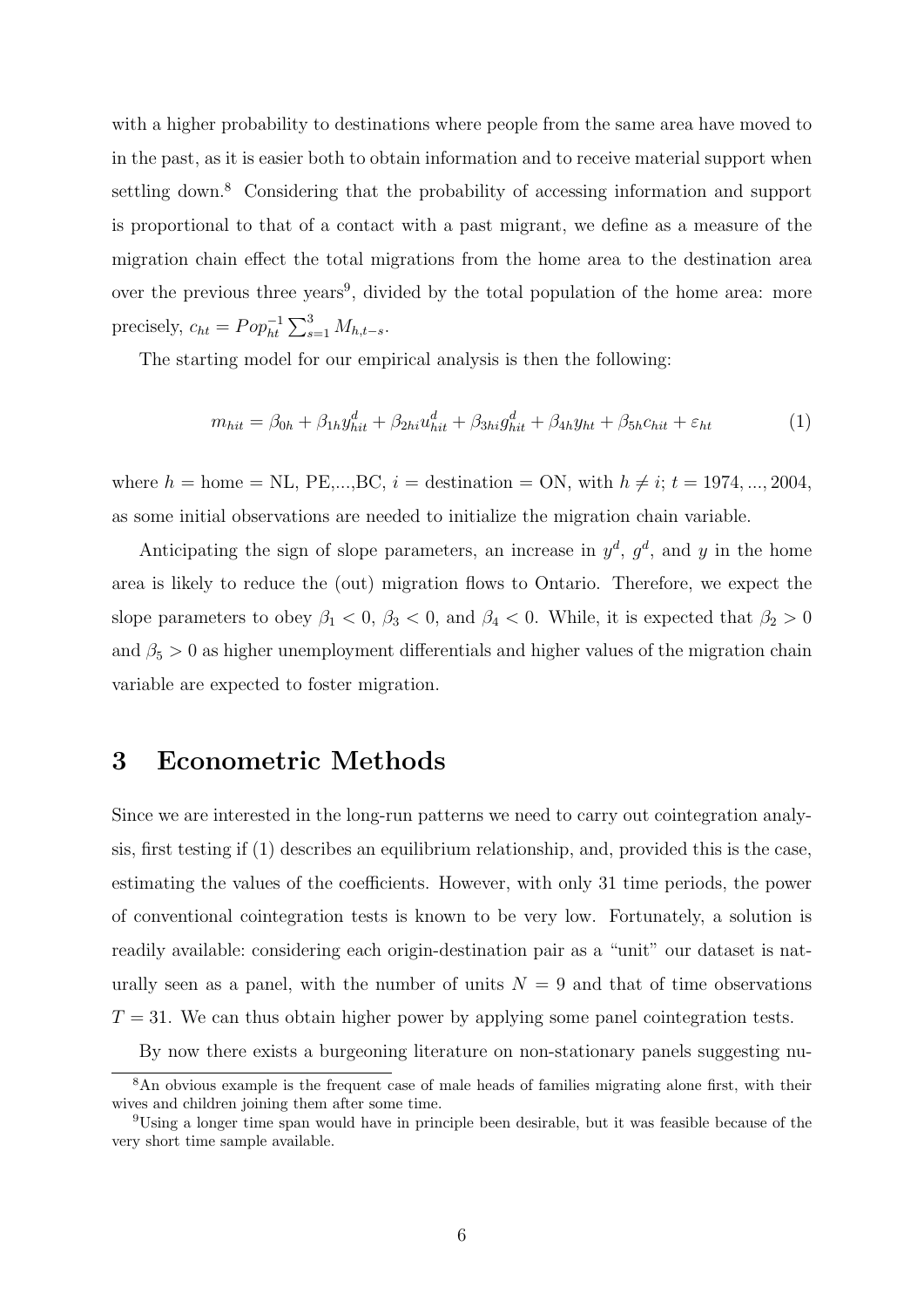merous panel estimators and tests for panel cointegration.<sup>10</sup>. The advantage of using panel data approach over standard time series methods is that by combining the information coming from both the cross-section and the time dimensions, the power of the tests can be increased, even without imposing any homogeneity assumption. When dealing with panel data, it is important to keep in mind the issue of cross-section dependence due to common trends and cycles in output across Canadian provinces (e.g., Wakerly et al., 2006). Ignoring the cross-section correlation is known to cause severe size distortion (e.g. Banerjee et al., 2004), so that the power gain delivered by the panel dimension, which is the very reason for its use, is entirely fictitious.

In this paper, we apply the bootstrap panel cointegration tests recently proposed by Fachin (2007). This test is robust to both short- and long-run dependence across units and delivers good small sample performances, which is important since in our case  $N = 9$ . The basic principle of this test<sup>11</sup> is to compute a summary statistic (say, G) of the no cointegration tests for the individual units on the empirical data set and on a large number of pseudo-datasets constructed under the null hypothesis of no cointegration (say,  $G<sup>*</sup>$ ). The no cointegration hypothesis is rejected if the empirical statistic G falls in the tail of the distribution of the  $G^*$ 's; in the classical Engle-Granger cointegration test, if the bootstrap p-value  $p^* = prop(G^* < \widehat{G})$  is small. Clearly, a key point of the procedure is the construction of the series under no cointegration. These are obtained applying Paparoditis and Politis (2001) Continuous-Path Block Bootstrap (CBB); more details, which are beyond the scope of this paper, are given in Fachin (2007). Natural choices of summary statistics are the mean  $(\overline{G} = N^{-1} \sum_{i=1}^{N} ADF_i$ , where  $ADF_i$  is the  $ADF_i$ statistic computed on the residuals of the  $i - th$  cointegrating regression) corresponding to Pedroni (1999) Group *t*-statistic, and the median,  $G^{me} = Median(ADF_1, \ldots, ADF_n)$ . In both cases the null hypothesis is 'cointegration in no units', against the alternative hypothesis 'cointegration in a large number of units'. Hence, in case of rejection we are not implying that in the specific time sample at hand cointegration holds in all units. Rather, we are implicitly taking what we may define a democratic stance: since the units are reasonably homogenous, if a long-run equilibrium exists in most of them, the exceptions are regarded as due to temporary conditions, which will vanish asymptotically.

As mentioned above, if cointegration is found to hold we can proceed to estimate the

<sup>10</sup>See Breitung and Pesaran (2007) and the references therein for an overview of the field.

<sup>11</sup>A more detailed description is given in Appendix B.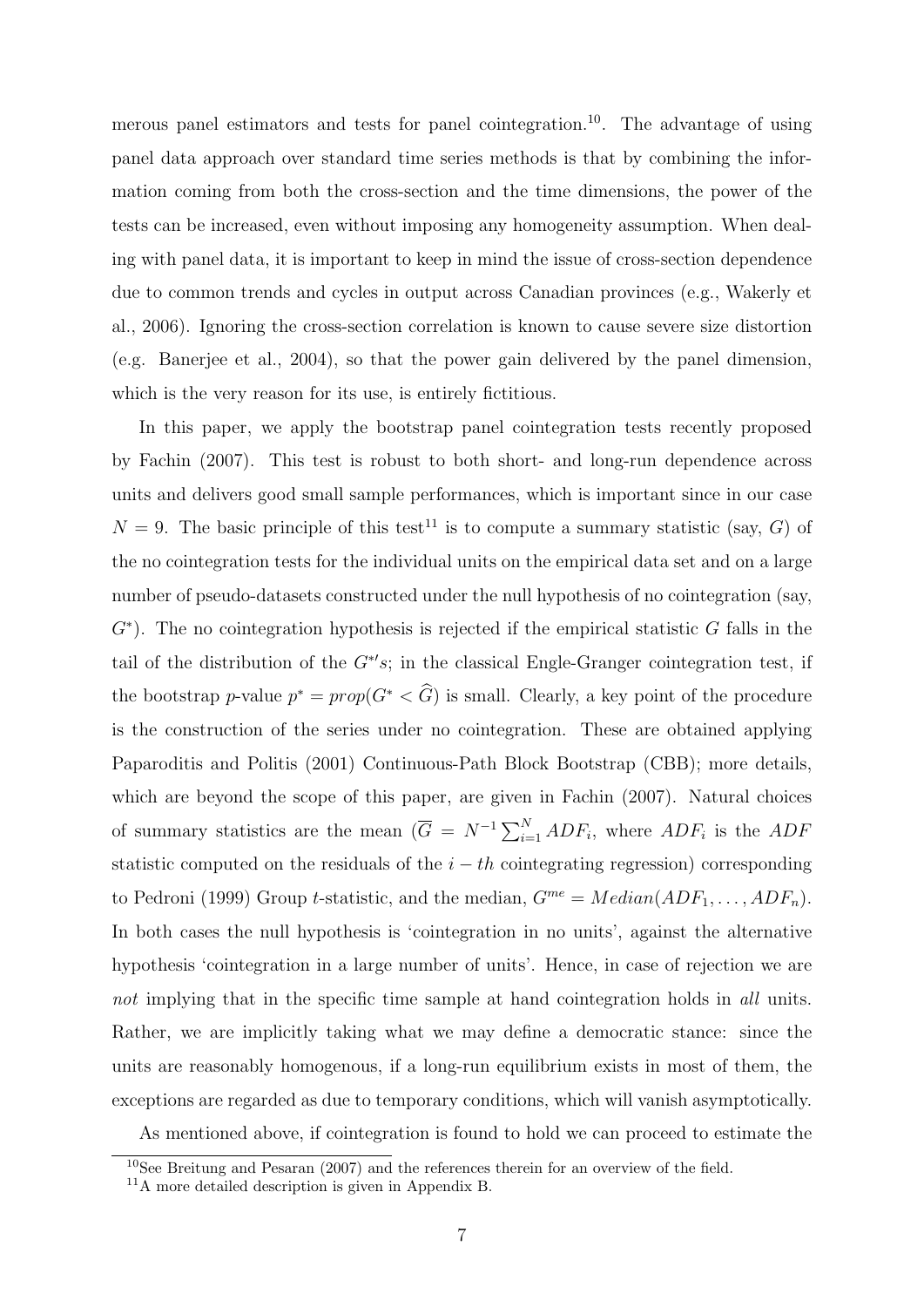coefficients of the long-run relationships. From model (1) letting  $h = NL, \ldots, BC$ , we obtain a system of nine equations. This system is likely to be characterised by strong correlation of the disturbances and cointegration of the explanatory variables across equations. The first point would suggest that efficiency gains may be obtained applying SUR estimation methods (such as FM-SUR by Moon, 1999, or DGLS by Mark, Ogaki and Sul, 2005). Unfortunately, all these methods require the inversion of the long-run covariance matrix of the system, singular under cointegration across units, and are thus not feasible. Howewer, the issue is not as serious as it might appear: according to simulation results by Moon and Perron (2005), the efficiency gains delivered by SUR estimators with respect to single-equation estimators such as FM-OLS are in fact essentially negligible. We can thus safely proceed to separate estimation by FM-OLS of each individual equation.

#### 3.1 Testing for Cross-section Dependence in Panels

Recent developments in the literature offer the possibility of testing for the presence of cross-section dependence among individuals. Pesaran (2004) presents a simple test of error cross-section dependence that is valid asymptotically under very general conditions and can be applied to both stationary and non-stationary panels. The test statistic based on the average of pair-wise Pearson's correlation coefficients  $\hat{p}_j$ ,  $j = 1, 2, \ldots, n$ ,  $n = N (N - 1) / 2$ , of the residuals obtained from the estimation of autoregressive (AR) regression models. The CD statistic in Pesaran (2004) is given by

$$
CD = \sqrt{\frac{2T}{n}} \sum_{j=1}^{n} \hat{p}_j \to N(0, 1)
$$
 (2)

This statistic tests the null hypothesis of cross-section independence against the alternative hypothesis of dependence. Simulation results in Pesaran (2004) show that the statistic has reasonably good finite sample performance in terms of size and power.

### 4 Empirical Results

We first examined the time series properties of the series with individual ADF unit root tests, reported in Table 2. Consistently with our expectations, the migration rates are clearly I(1); the same holds for income level in the sending provinces. In these two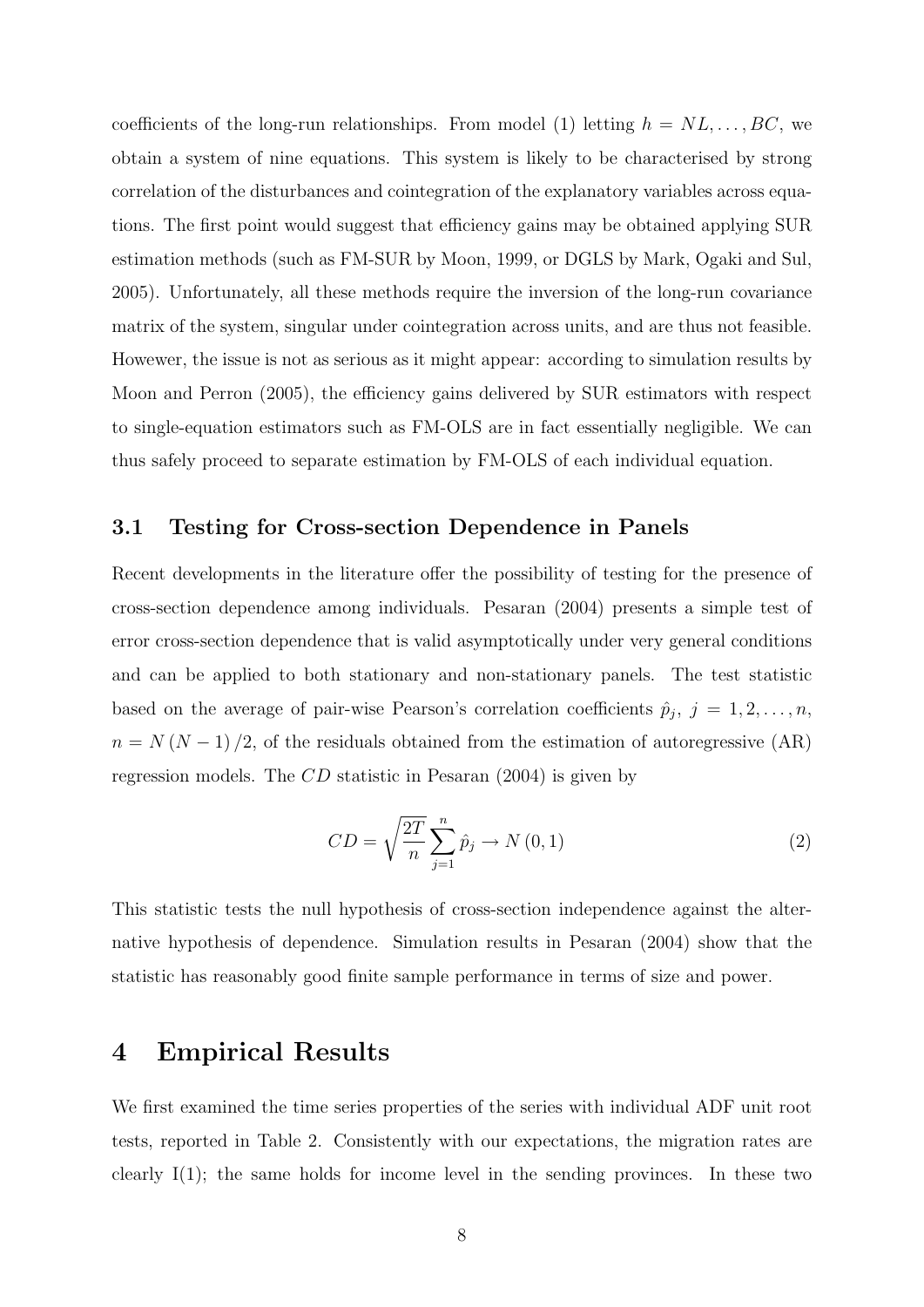cases the deterministic kernel has been chosen on a priori grounds, with a linear trend respectively included in the latter and excluded in the former. In the the remaining cases (income, unemployment and federal transfer differentials) we followed the selection procedure proposed by Ayat and Burridge (2000), including a deterministic trend when significant.<sup>12</sup>

As to be expected, this criterion leads always to tests with constant only in the case of the unemployment differential, while for the other two differentials both cases are present. For the income differential the  $I(1)$  hypothesis is never rejected except one case, at the 5%, while this happens in three cases for the unemployment differential. For both variables there are no rejections at 1%. The federal transfer differentials appear somehow more stationary, with three rejections at 5% and two at 1% (Quebec and Newfoundland and Labrador). We decided to take a rather conservative stance, excluding from the initial models only the variables found stationary at 1%. Also, given the results on the migration rates we always included a migration chain variable.

To get a feeling of the size of the cross-section dependence problem in the data, we have computed some cross-correlation tests. The results are summarized in Table 3. The short-run cross-section correlations are based on the regression residuals obtained from (1). At first sight, there seem to be only moderate evidence of cross-correlation in the data, as only 16 out of 36 cross-correlations are significant according to the usual approximate critical bounds. However, the average absolute correlation<sup>13</sup> between all the cross-section units is 0.382, which is not negligible. Further, Pesaran's (2004) CD statistic strongly rejects the null hypothesis of no cross-section dependence at least at the 1% level of significance. Hence, overall there seems to be enough evidence suggesting the presence of cross-section dependence in model (1), confirming the need to apply a robust testing procedure.

The results of panel cointegration tests with fully heterogenous specification (fixed effects, heterogenous slopes) are reported in the top panel of Table 4, and FM-OLS estimates of the individual equations in the bottom part of the same table. The bootstrap

 $12$ Although the idea of a linear trend in a differential may appear not plausible, this is not actually the case. If the linear trend enters the univariate Data Generating Processes of a variable with different coefficients in the home and destination regions the differential will have a linear trend also, with coefficient the difference of the regional coefficients.

<sup>&</sup>lt;sup>13</sup>This is a useful measure in cases where the sign of the cross-correlations is alternating, thus pushing the correlations near to zero.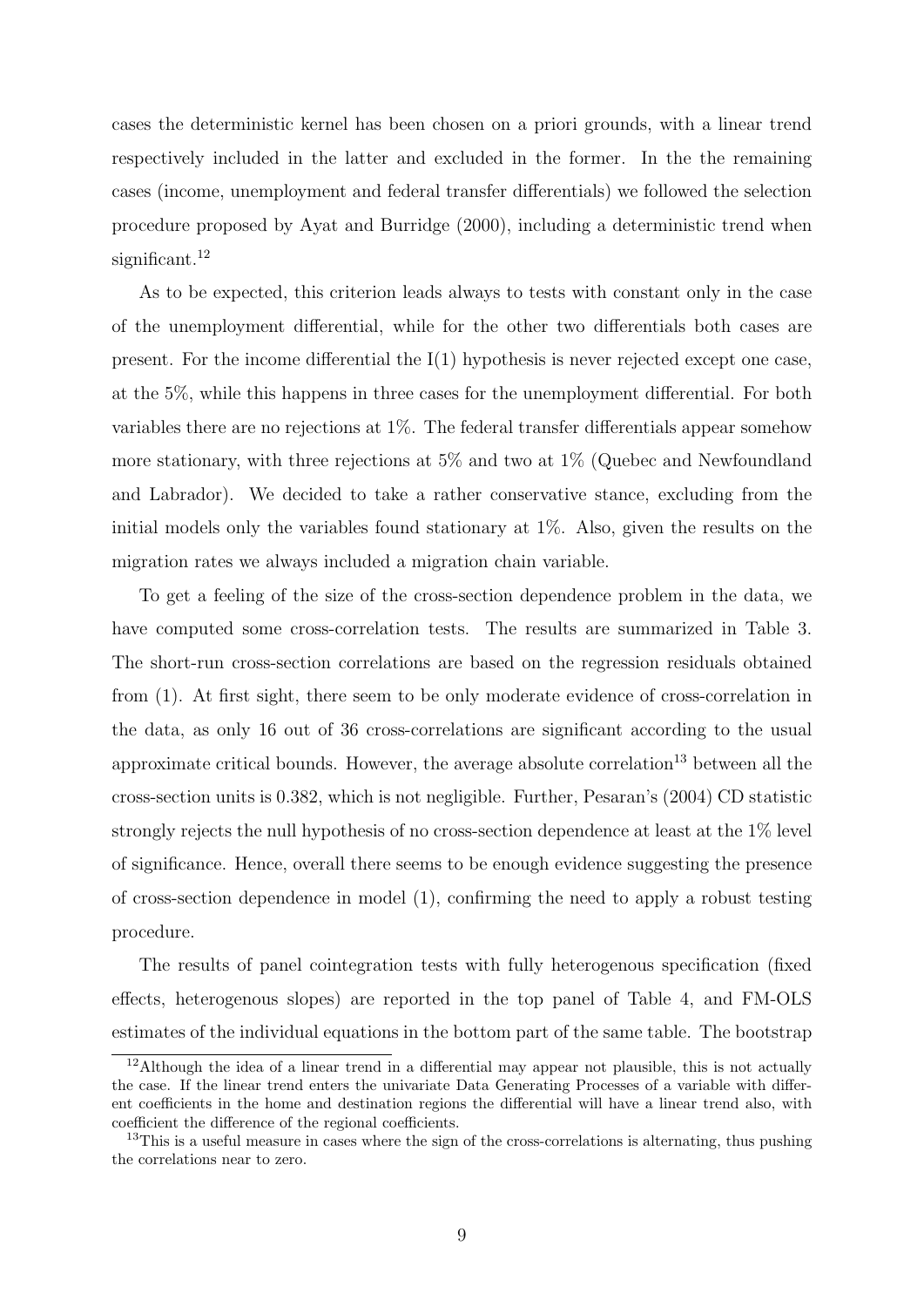algorithm used 1000 redrawings and block length fixed at 4. The p-values for both the mean and median of the individual ADF statistics are all very small<sup>14</sup>, indicating that that the models specified are cointegrating relationships. We can then examine the FM-OLS estimates of the cointegrating coefficients. For brevity, we report only the final specifications<sup>15</sup>.

The plots of the series and FM-OLS estimates, shown in Figure 2, reveal that the models manage to capture rather accurately both the main trends and some local swings. The income differential  $(y^d)$  enters only in the equations for three Atlantic provinces (NL, PE, NB) but with a very large elasticity. Compared to this, home income  $(y)$  might seem to be a more important explanatory variable, as it enters in five equations. However, its elasticity is always rather small (average around 0.46 in absolute value).

Save for Alberta, we see that migrations originating in the westerly provinces are more likely to respond to changes in home income, while the case is quite mixed for provinces located east of Ontario with three out five home areas responding strongly to income differential. As argued in Faini et al. (1997), a higher home income implies that it may have become easier for households to finance protracted period of unemployment of some of their members causing migration flow to decrease.<sup>16</sup>

The unemployment differential  $(u<sup>d</sup>)$  enters in seven equations with a near average of unit elasticity. As can be seen, migrations originating in the western provinces respond comparatively more strongly than those of the eastern provinces, in particular the Atlantic ones. This is not surprising given the more generous unemployment benefits existing in the maritime provinces compared to other provinces<sup>17</sup>. It is instead somehow puzzling to find that Manitoba and Saskatchewan react strongly to the unemployment differential, since their condition compared to the average of the provinces has improved or remained approximately constant (see Table 1).

<sup>&</sup>lt;sup>14</sup>Note that the FDB p-values, computed through Davidson and MacKinnon's (2000) Fast Double Bootstrap, are very close to the base boostrap values, suggesting these to be very reliable.

<sup>&</sup>lt;sup>15</sup>Given the small time sample available we followed the model selection procedure discussed in Fachin (2007).

<sup>&</sup>lt;sup>16</sup>We are assuming that income was always high enough to make the financing effect (higher home income making it easier to finance the costs of migration, resulting a positive income-migration link) irrelevant.

<sup>&</sup>lt;sup>17</sup>A reverse causality running from higher unemployment insurance inducing people to move to the relatively high unemployment region may not be supported by the data and in line with the findings by Lin (1995) and Day and Winer (2006). In other words, Atlantic region does not attract migration by proving higher unemployment benefits, they have higher unemployment rates and thus do not get any migration.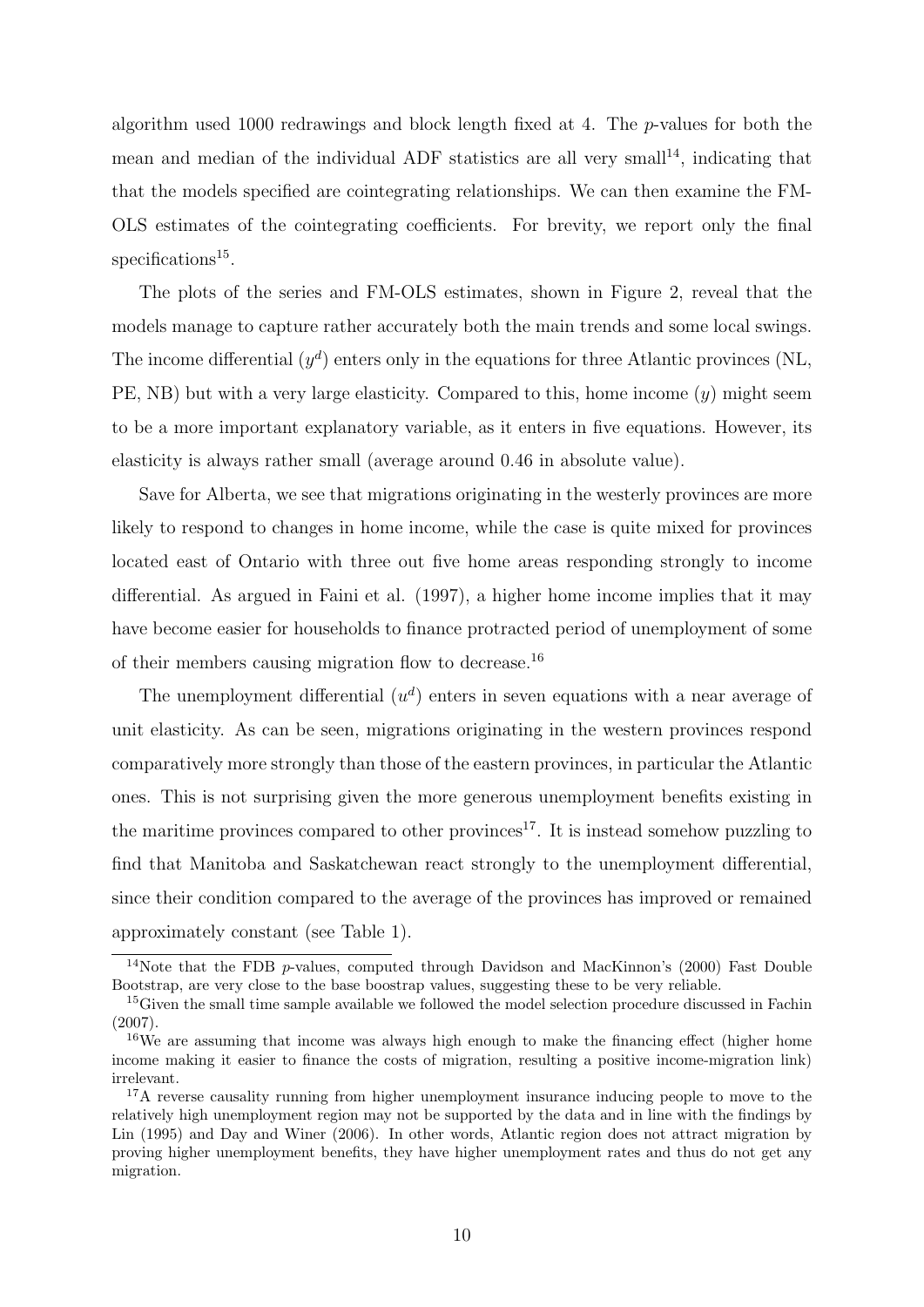Next, federal transfer differential  $(g<sup>d</sup>)$  is seen to be relevant for the two most western provinces, while the migration chain (c) measure is relevant only for the three Atlantic provinces. The latter indicates that family and friends who have previously migrated from the Atlantic region to Ontario may have provided important information about their present location which may have made the social transition easier for new migrants from their former locality.

Summing up, our estimates, in line with previous work on interprovincial migration in Canada (e.g. Helliwell, 1996; Day and Winer, 2006; and Coulombe, 2006), suggest the existence of a very strong link between unemployment and migrations. The evidence on income effect is mixed, with the level of home income appearing more important than relative income differentials.

### 5 Conclusions

We started our study from the observation that migration from the Canadian provinces towards Ontario mostly followed a declining trend over the period 1971-2004. In view of the process of convergence in both income and labour market conditions which, though by no means complete, did however took place during this period this is not surpring. However, important questions are open: is the convergence process really the explanation for these migration trends? Have income and labour market conditions been equally important? Given the small time sample studying this phenomenon using conventional cointegration methods would be difficult; further, strong short- and long-run cross-section dependence make the most popular asymptotic panel cointegration tests unfit. The solution is provided by the bootstrap panel cointegration test recently proposed by Fachin (2007). Applying this test we have been able to reach rather clear conclusions. First of all, a rather small and natural set of determinants (income, labor market and fiscal differentials, income in the sending provinces) is able to explain the observed declining trends. Second, estimation of heterogenous models suggests that the determinants of migration vary across provinces, with unemployment differential and income in the sending province the most important explanatory ones. Income and federal transfer differentials appear to play only a minor role.

Hence, the general implication of our results is that interprovincial migration has been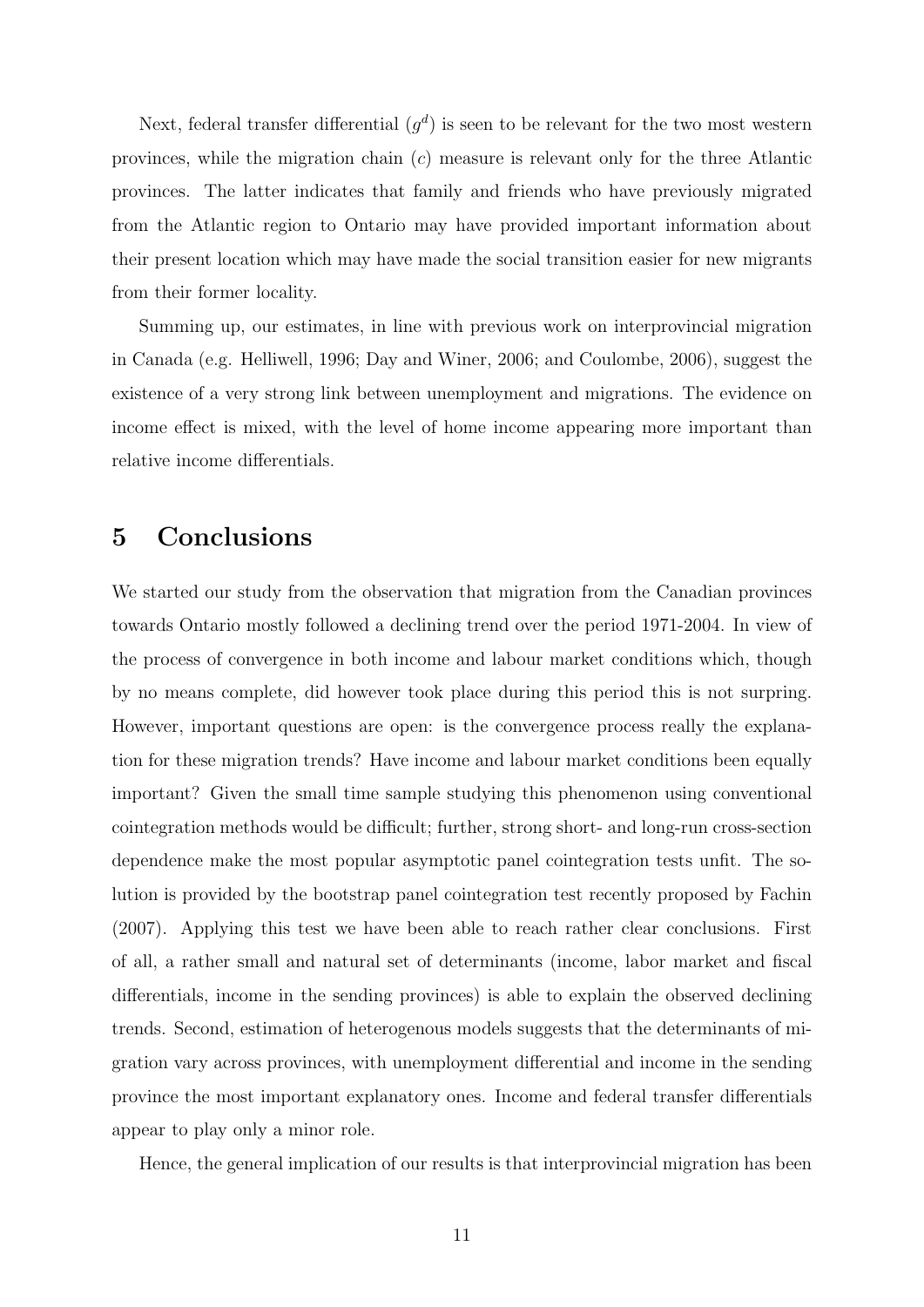significantly reduced by shrinking differentials in the labour market and income growth in the sending provinces. At this point, an obvious remark is that our macro approach leaves open a natural and important question: if unemployment in a province tends to increase the outmigration of labor force from that province, who is more likely to move? The unemployed, or, rather, those already employed? Unfortunately data limitation does not permit us to shed light on this important question. Lack of data also prevent us to analyze movements in intraprovincial migration which plays even more important role in labour market adjustment than interprovincial migration (e.g. Lin, 1995). With the availability of more data future research should focus on this area.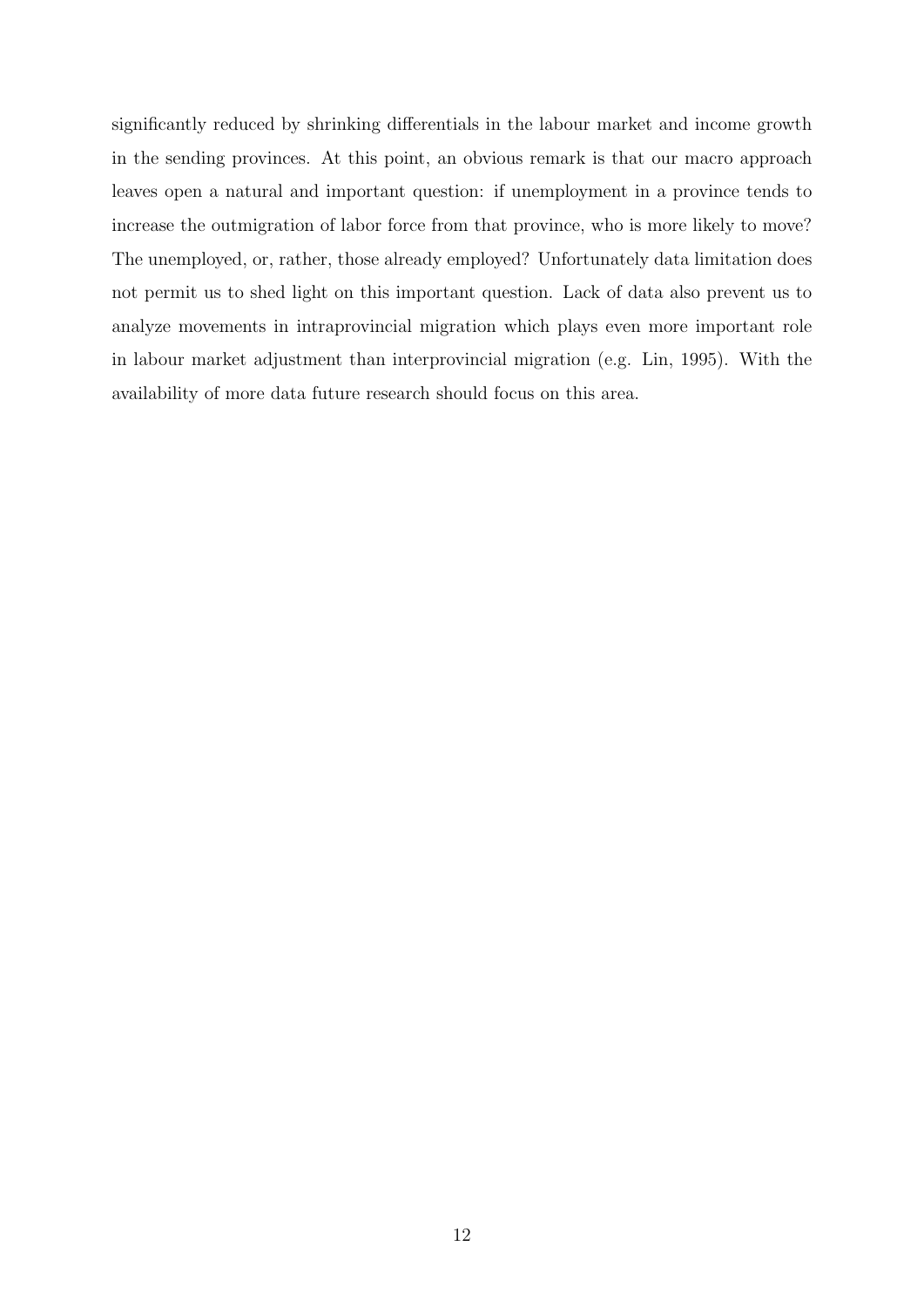### 6 Appendix A. Data

All data are annual and come from Statistics Canada's E-STAT database. All income figures are expressed in Canadian dollar, while per capita figures are obtained by normalising by the population. The data is available from the corresponding author on request.

- *Migration (persons)*: Interprovincial migration flow data by province of origin and destination, 1971/72 to 2005/06, E-STAT Table 051-0019. For convenience, we treat annual years as 1971 to 2004.
- *Population (persons)*: Total population by province, 1971 to 2006, E-STAT Table 051-0001.
- Disposable income (dollar): Personal disposable income by provinces, 1981 to 2004, E-STAT Table 384-0013. Data for the period 1971-1980 is available from E-STAT Table 384-0035.
- Unemployment rate (percent): Data for 1976-2004 is taken from E-STAT Table 282-0002. Remaining data for 1971-1975 come from E-STAT Table 384-0035.
- Federal transfer (dollar): Federal government current transfer to persons, 1981– 2004, E-STAT Table 384-0004. Remaining data for 1971-1980 come from E-STAT Table 384-0022.

### 7 Appendix B. Bootstrap algorithm

Denoting by  $G$  a summary statistic of the no cointegration tests for the individual units (e.g.  $G = N^{-1} \sum_{i=1}^{N} ADF_i$ , or  $G = Median(ADF_1, \ldots, ADF_n)$ , where  $ADF_i$  is the  $ADF_i$ statistic computed on the residuals of the  $i - th$  cointegrating regression) the proposed bootstrap procedure includes five simple steps:

1. compute the Group statistic  $\widehat{G}$  for the data set under study,

 ${X_1X_2 \ldots X_N, Y_1Y_2 \ldots Y_N}_{t=1}^T;$ 

2. construct separately by CBB two sets of N pseudo-series,

 ${X_1^*X_2^* \dots X_N^*}_{t=1}^{T^*}$  and  ${Y_1^*Y_2^* \dots Y_N^*}_{t=1}^{T^*}$ ;

3. compute the Group statistics  $G^*$  for the pseudo-data set,

 ${X_1^*X_2^* \dots X_N^*, Y_1^*Y_2^* \dots Y_N^*}_{t=1}^{T^*};$ 

- 4. repeat steps  $(2)$  and  $(3)$  a large number (say, B) of times;
- 5. compute the boostrap significance level; assuming that the rejection region is the left tail of the distribution,  $p^* = prop(G^* < \widehat{G})$ .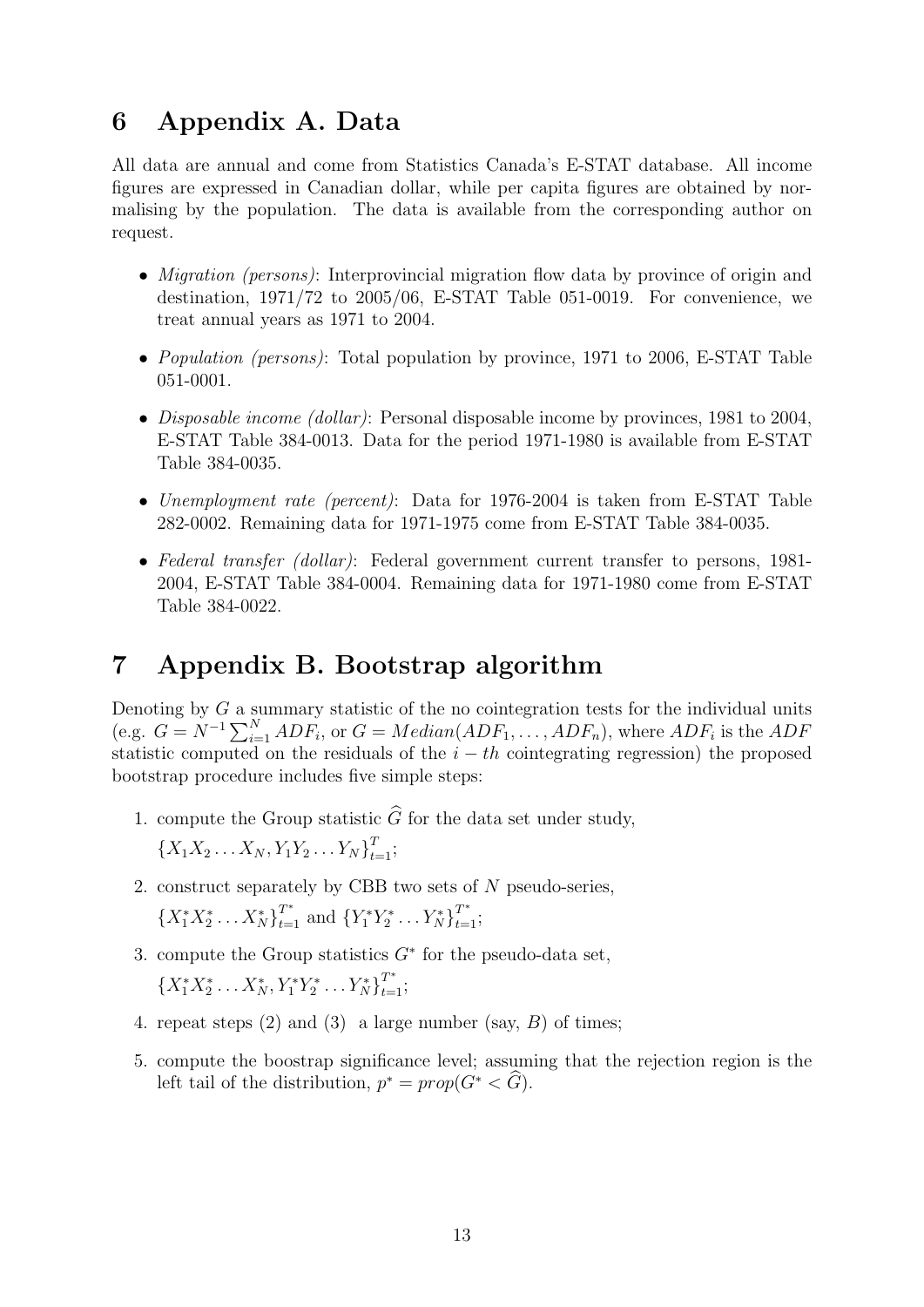### References

- Afxentiou, P.C. and Serletis, A. (1998). Convergence across Canadian provinces. Canadian Journal of Regional Science 21, 11-26.
- Ayat, L. and Burridge, P. (2000). Unit root tests in the presence of uncertainty about the non-stochastic trend. Journal of Econometrics 95, 71-96.
- Banerjee A., Marcellino, M. and Osbat C. (2004). Some cautions on the use of panel methods for integrated series of macro-economic data. Econometrics Journal 7, 322-340.
- Breitung, J. and Pesaran, M.H. (2007). Unit roots and cointegration in panels; forthcoming in L. Matyas, and P. Sevestre, The Econometrics of Panel Data (Third Edition), Kluwer Academic Publishers.
- Coulombe, S. and Lee, F.C. (1995). Convergence across Canadian provinces, 1961 to 1991. Canadian Journal of Economics 28, 886-898.
- Coulombe, S. and Day, K.M. (1999). Economic growth and regional income disparities in Canada and the northern united states. Canadian Public Policy 25, 155-178.
- Coulombe, S. (2006). Internal migration, asymmetric shocks, and interprovincial economic adjustments in Canada. International Regional Science Review 29, 199-223.
- Courchene, T.J. (1970). Interprovincial migration and economic adjustment. Canadian Journal of Economics 3, 550-76.
- Davidson R. and MacKinnon, J.G. (2000). Improving the reliability of bootstrap tests. Queen?s University Institute for Economic Research Discussion Paper No. 995.
- Day, K.M. and Winer, S.L. (1994). Internal migration and public policy: An introduction to the issues and a review of empirical research in Canada; in A. Maslove (ed.), Issues in the Taxation of Individuals. Toronto: University of Toronto Press.
- Day, K.M. and Winer, S.L. (2006). Policy-induced internal migration: An empirical investigation of the Canadian case. International Tax and Public Finance 13, 535- 564.
- DeJuan, J. and Tomljanovich, M. (2005). Income convergence across Canadian provinces in the 20th century: Almost but not quite there. Annals of Regional Science 39, 567-592.
- Fachin, S. (2007). Long-run trends in internal migrations in Italy: A study in panel cointegration with dependent units. Journal of Applied Econometrics 22, 401-428.
- Faini R., Galli G., Gennari P. and Rossi F. (1997). An empirical puzzle: Falling migration and growing unemployment differentials among Italian regions. European Economic Review 41, 571-579.
- Finnie, R. (2004). Who moves? A logit model analysis of inter-provincial migration in Canada. Applied Economics 36, 1759-1779.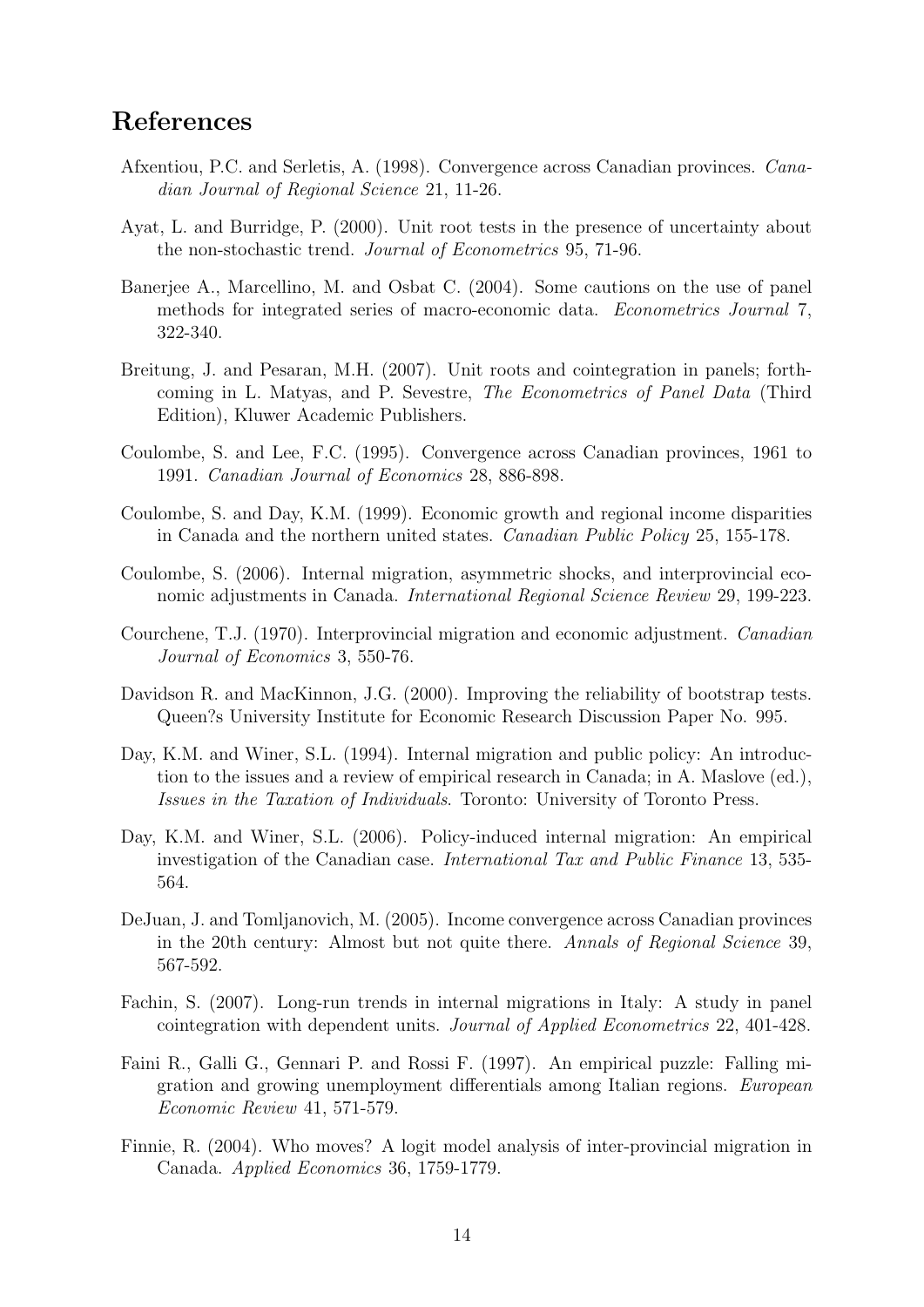- Helliwell, J.F. (1996). Convergence and migration among provinces. Canadian Journal of Economics 29, Special Issue: Part 1, 324-330.
- Kaufman, M., Swagel, P. and Dunaway, S. (2003). Regional convergence and the role of federal transfers in Canada. IMF Working Papers 03/97, International Monetary Fund.
- Liaw, K-L. and Xu, L. (2005). Problematic post-landing migration of the immigrants in Canada: From 1980-82 through 1992-95. Journal of Population Studies 31, 105-152.
- Lin, Z. (1995). Interprovincial labour mobility in Canada: The role of unemployment insurance and social assistance. Ottawa: Human Resources Development Canada.
- Mark, N.C., Ogaki, M. and Sul, D. (2005). Dynamic seemingly unrelated cointegrating regressions. Review of Economic Studies 72, 797-820.
- Moon, H.R. (1999). A note on fully-modified estimation of seemingly unrelated regressions models with integrated regressors. Economics Letters 65, 25-31.
- Moon, H.R. and Perron, B. (2004). Efficient estimation of the SUR cointegration model and testing for purchasing power parity. Econometric Reviews 23, 293-323.
- Osberg, L., Gordon, D. and Lin, Z. (1994). Interregional migration and interindustry labour mobility in Canada: A simultaneous approach. Canadian Journal of Economics 27, 58-80.
- Paparoditis E. and Politis, D.N. (2001). The continuous-path block bootstrap. In Asymptotics in Statistics and Probability: Papers in honor of George Roussas, Madan P (ed.). VSP: Zeist, Netherlands; 305-320.
- Pedroni, P. (1999). Critical values for cointegration tests in heterogeneous panels with multiple regressors. Oxford Bulletin of Economics and Statistics 61, 653-670.
- Pesaran, M.H. (2004). General diagnostic tests for cross section dependence in panels. Cambridge Working Papers in Economics No. 0435, Faculty of Economics, University of Cambridge.
- Rodríguez, G.  $(2006)$ . The role of the interprovincial transfers in the : Further empirical evidence for Canada . Journal of Economic Studies 33, 12-29.
- Shaw, R.P. (1986). Fiscal versus traditional market variables in Canadian migration. Journal of Political Economy 94, 648-666.
- Stone, L.O. (1969). Migration in Canada: Some regional aspects. Ottawa: Dominion Bureau of Statistics.
- Stone, L.O. (1974). What we know about migration within Canada A selective review and agenda for future research. International Migration Review 8, 267-281.
- Vanderkamp, J. (1971). Migration flows, their determinants and the effects of return migration. Journal of Political Economy 79, 1012-31.
- Wakerly, E.C., Scott, B.G., and Nason, J.M. (2006). Common trends and common cycles in Canada: Who knew so much has been going on? Canadian Journal of Economics 39, 320-347.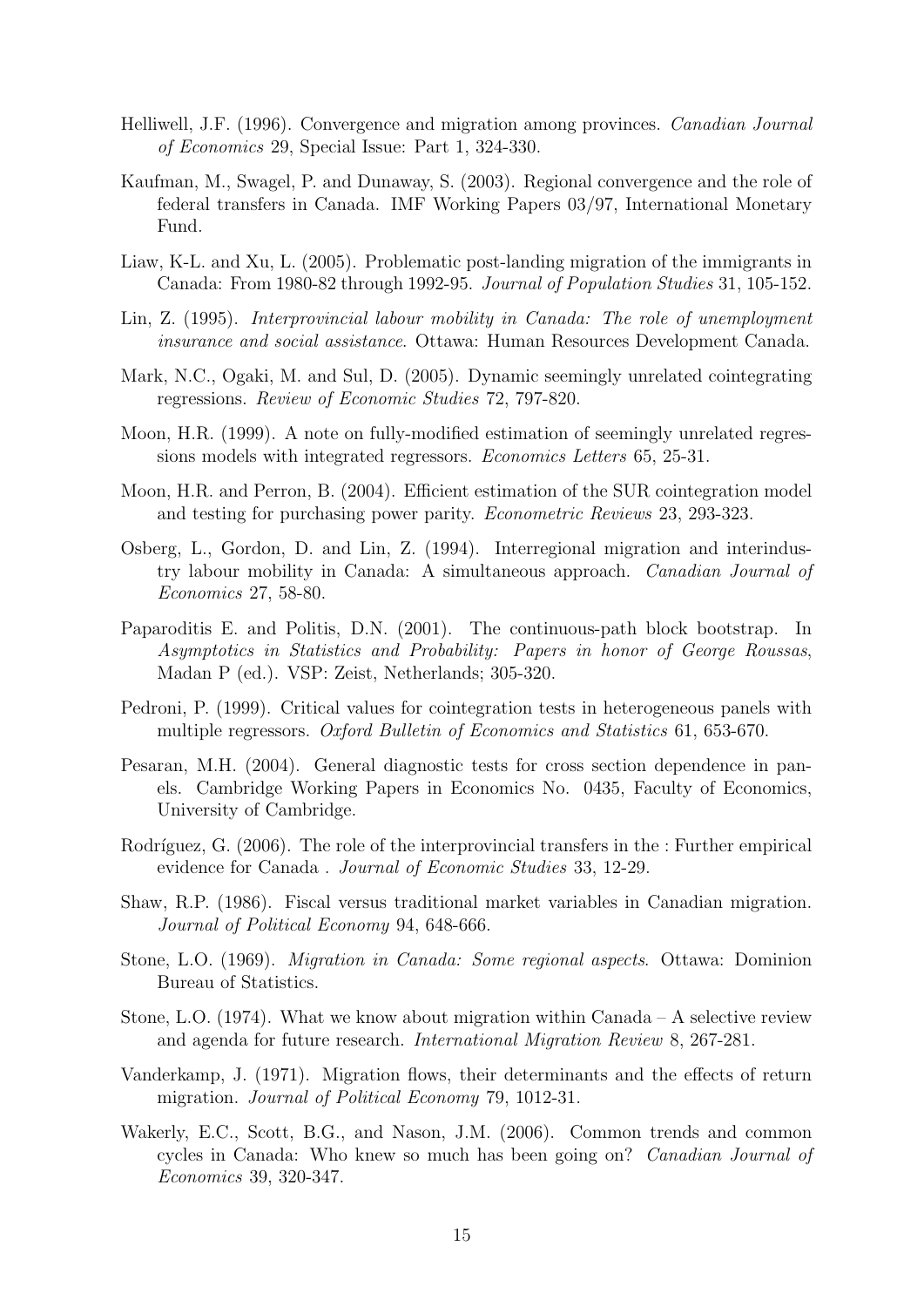

Figure 1: Total gross migration flows to Ontario, 1971-2004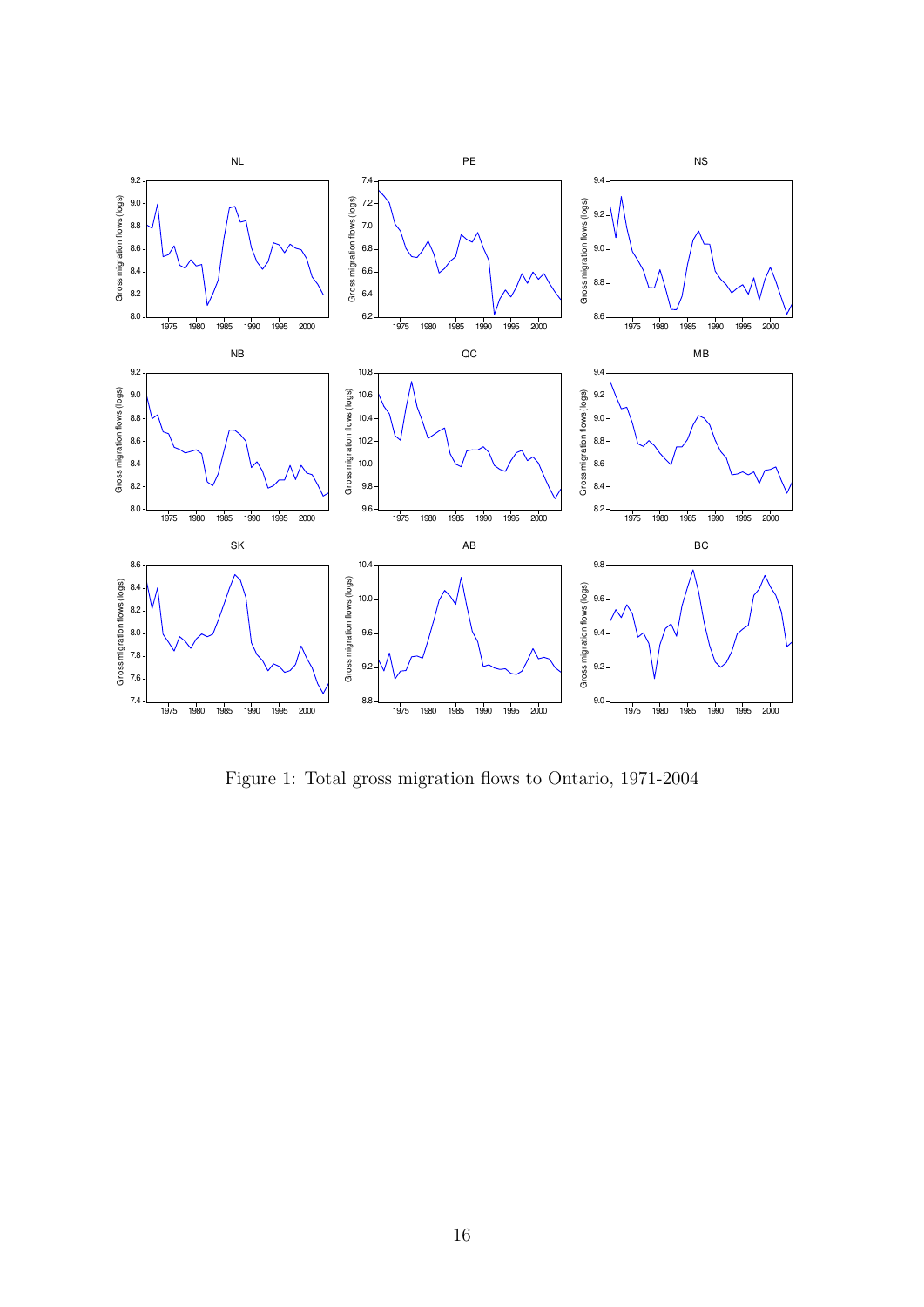

Figure 2: Log migration rates (solid line) and FM-OLS estimates (dashed line), 1974- 2004.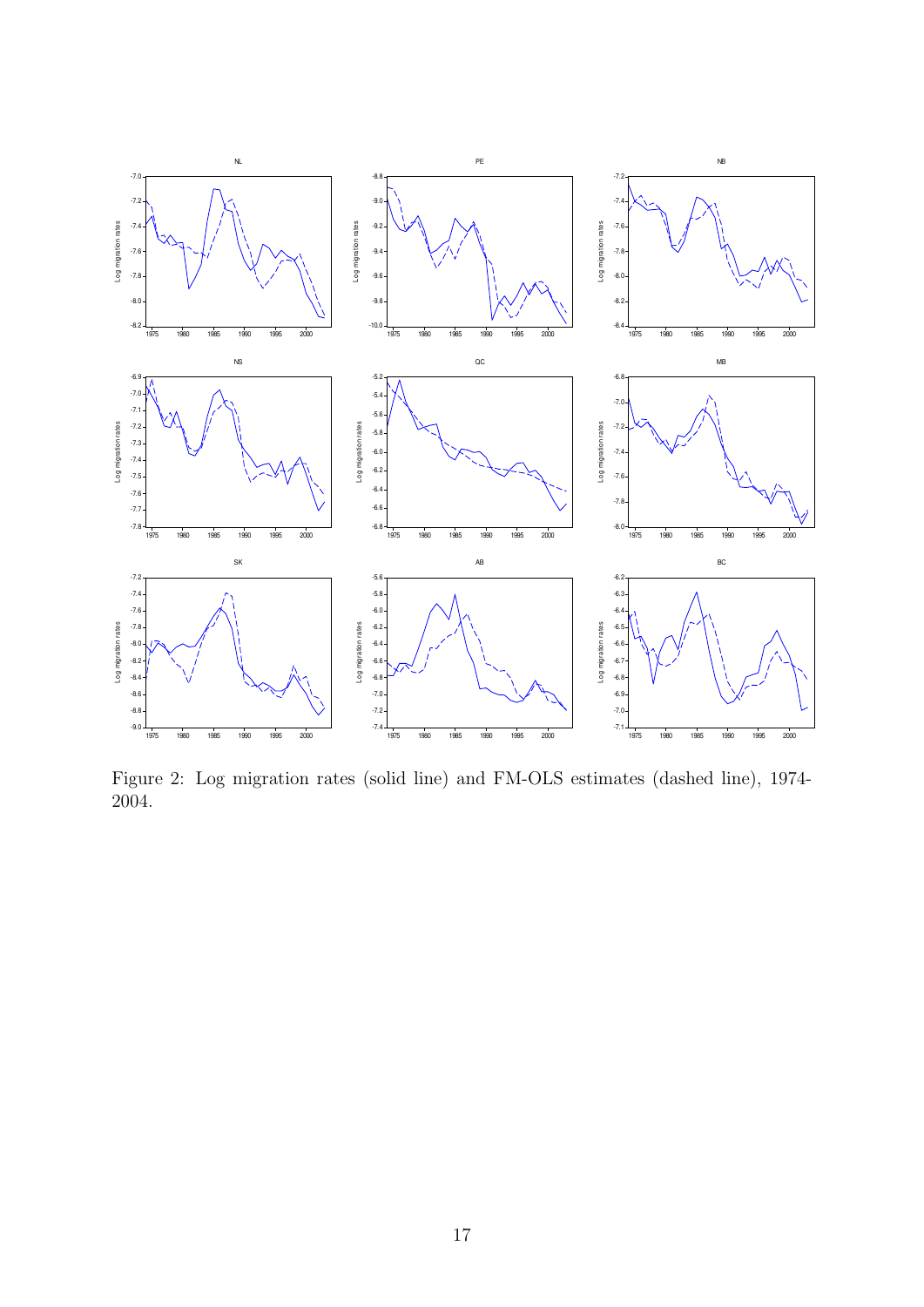|                           |           | $\mathcal{Y}$ |       |         | $\Delta u$ |      | Population |  |
|---------------------------|-----------|---------------|-------|---------|------------|------|------------|--|
| Province                  | Code      | 1971          | 2004  | 1971    | 2004       | 1971 | 2004       |  |
| Newfoundland and Labrador | NL        | 67.8          | 82.3  | 2.4     | 7.4        | 2.4  | 1.6        |  |
| Prince Edward Island      | PЕ        | 66.4          | 85.4  | $-2.3$  | 3.0        | 0.5  | 0.4        |  |
| Nova Scotia               | <b>NS</b> | 77.9          | 89.7  | $1.0\,$ | 0.5        | 3.6  | 2.9        |  |
| New Brunswick             | NB        | 74.6          | 88.4  | 0.1     | 1.5        | 2.9  | 2.4        |  |
| Quebec                    | $\rm QC$  | 91.6          | 93.0  | 1.3     | 0.2        | 28.0 | 23.7       |  |
| Ontario                   | ON        | 115.3         | 104.5 | $-0.6$  | $-1.5$     | 35.8 | 38.9       |  |
| Manitoba                  | <b>MB</b> | 93.9          | 92.6  | $-0.3$  | $-3.0$     | 4.6  | 3.7        |  |
| Saskatchewan              | SK        | 84.3          | 91.8  | $-2.5$  | $-3.0$     | 4.3  | 3.1        |  |
| Alberta                   | AB        | 96.6          | 117.6 | $-0.3$  | $-3.7$     | 7.6  | 10.1       |  |
| British Columbia          | ВC        | 105.9         | 96.8  | $1.3\,$ | $-1.1$     | 10.2 | 13.2       |  |

Table 1: Population, income and unemployment in the Canadian provinces, 1971-2004

Notes: (i) y: Disposable income, Canada = 100. Bold face: values greater than 100. (ii)  $\Delta u$ : differential of provincial unemployment rate ×100 from simple mean across provinces. Bold face: values greater than zero. (iii) Population: share (Canada = 100). Bold face: increasing share.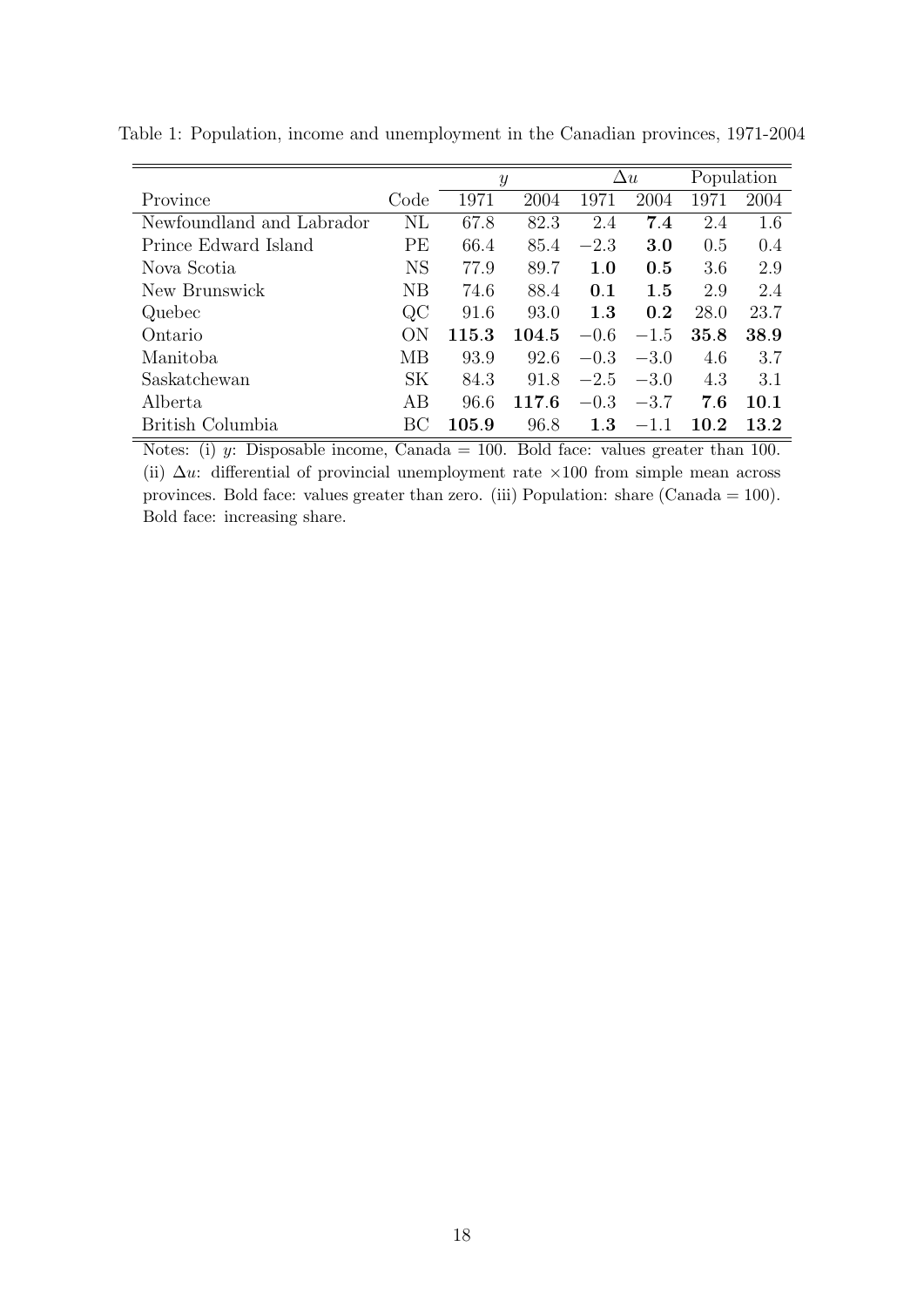| Province      | m       | $\boldsymbol{y}$ | $y^d$       | $u^d$    | $q^d$       |
|---------------|---------|------------------|-------------|----------|-------------|
| NI            | $-1.41$ | $-3.13^{T}$      | $-0.88$     | $-3.37*$ | $-4.12**$   |
| PF            | $-1.65$ | $-3.01^{T}$      | $-3.97*$    | $-3.73*$ | $-3.05*$    |
|               |         | $-2.36^{T}$      | $-2.67^T$   | $-2.44$  |             |
| NS            | $-1.80$ |                  |             |          | $-3.24*$    |
| NB            | $-1.84$ | $-2.57^{T}$      | $-2.80^{T}$ | $-3.04*$ | $-3.55*$    |
| $\mathrm{QC}$ | $-0.08$ | $-3.04^{T}$      | $-1.30$     | $-2.99$  | $-4.33**$   |
| MВ            | $-1.90$ | $-2.59^{T}$      | $-3.67$     | $-2.88$  | $-3.01^{T}$ |
| SК            | $-1.34$ | $-3.09^{T}$      | $-2.88$     | $-2.00$  | $-2.66^{T}$ |
| AB            | $-0.85$ | $-3.00^{T}$      | $-1.29$     | $-2.57$  | $-1.23$     |
| BC            | $-2.32$ | $-3.03^{T}$      | $-2.42$     | $-3.36*$ | $-2.05$     |

Table 2: ADF unit root tests

Notes:  $m:$  migration flows/Ontario population;  $y:$  disposable income;  $y^d$ : disposable income differential;  $u^d$ : unemployment differential;  $g^d$ : federal transfer differential. All variables in logs, differentials with respect to Ontario. Number of lagged differentials selected on the basis of t−tests.  $T$ : linear trend included. \*\* and \* significant at 1% and 5%, respectively.

| Province  | 1    | $\overline{2}$ | 3       | 4       | 5       | 6    | 7    | 8    | 9    |
|-----------|------|----------------|---------|---------|---------|------|------|------|------|
| $\rm NL$  | 1.00 |                |         |         |         |      |      |      |      |
| PE        | 0.30 | 1.00           |         |         |         |      |      |      |      |
| <b>NS</b> | 0.18 | 0.14           | 1.00    |         |         |      |      |      |      |
| NB        | 0.13 | 0.38           | 0.72    | 1.00    |         |      |      |      |      |
| QC        | 0.07 | 0.03           | $-0.06$ | $-0.11$ | 1.00    |      |      |      |      |
| <b>MB</b> | 0.06 | 0.30           | 0.53    | 0.47    | $-0.36$ | 1.00 |      |      |      |
| SK        | 0.52 | 0.44           | 0.51    | 0.47    | 0.16    | 0.38 | 1.00 |      |      |
| AB        | 0.60 | 0.35           | $-0.11$ | $-0.02$ | 0.08    | 0.19 | 0.54 | 1.00 |      |
| BC        | 0.40 | 0.34           | 0.33    | 0.45    | $-0.01$ | 0.24 | 0.50 | 0.58 | 1.00 |
|           |      |                |         |         |         |      |      |      |      |

CD Statistic: 11.387 (0.000)

Notes: The cross-section correlation matrix is computed based on the residuals in (1). The total number of cross-correlations is 36, of which 16 are significant according to the usual approximate critical bounds  $\pm 2T^{-1/2} = \pm 0.35$ . The CD statistic refers to the test statistic proposed in Pesaran (2004); p-value in parentheses.